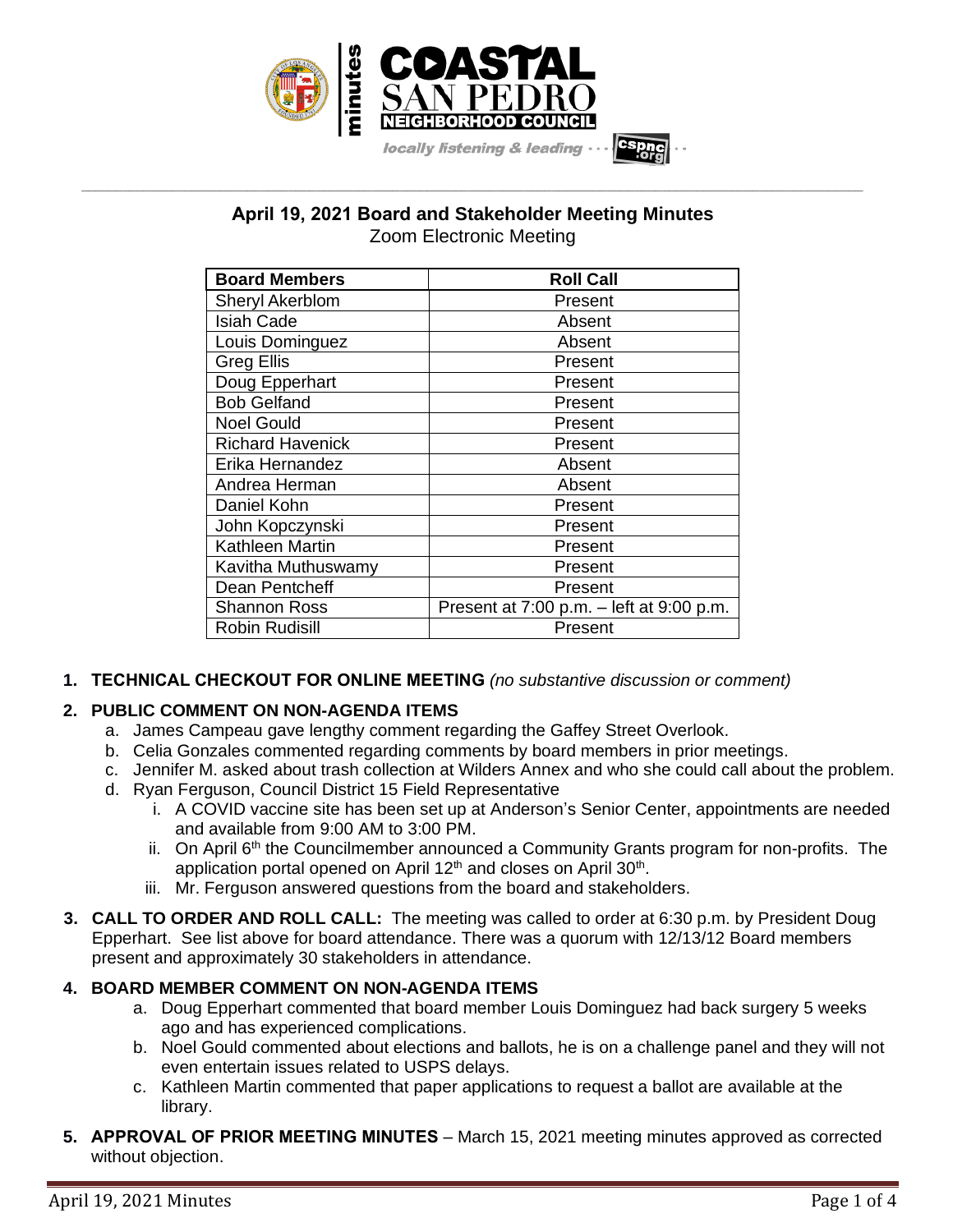# **6. REPORT FROM LOS ANGELES POLICE DEPARTMENT** – Senior Lead Officer Paul Winter

- a. Officer Paul Winter gave a brief overview of crime statistics for the area.
- b. Officer Paul Winter answered questions from the board.
- c. Port Police Office Morales commented that they continue to monitor security.
- d. Office Morales gave a brief overview of crime statistics for the area.
- e. There is a kiosk at the IOWA for walk-up COVID vaccines daily from 10:00 AM to 5:00 PM.
- f. Officer Morales answered questions from the board.

# **7. PRESENTATION ON PORT OF LONG BEACH PIER B ON-DOCK RAIL FACILITY PROJECT BY ROSS GROUP**

- a. Presenters Armen Ross and Mark Erickson gave a detailed overview of the project.
- b. They would appreciate a letter of support to the Planning Department for the May 17<sup>th</sup> planning hearing.
- c. More rail means less trucks.
- d. The presenting team answered questions from the board and attendees.

#### **8. MOTION TO RECOMMEND FUNDING NEIGHBORHOOD PURPOSE GRANT APPLICATIONS** – *Administrative Operations Committee*

Resolved, the Coastal San Pedro Neighborhood Council shall fund Neighborhood Purpose grant applicants as follows:

| Community Disaster Preparedness Foundation - Monterey Hills Foundation | \$1,080.00                                          |
|------------------------------------------------------------------------|-----------------------------------------------------|
| <b>International Bird Rescue</b>                                       | \$1,500.00                                          |
| Pacific Battleship Center/USS IOWA                                     | $$2,500.00 -$ amendment                             |
| Palos Verdes Peninsula Land Conservancy (PVPLC)                        | \$2,500.00                                          |
| San Pedro Meals on Wheels                                              | \$5,000.00                                          |
| Cabrillo Beach Boosters                                                | $\frac{1}{2}$ \$1,000.00 - \$5,000 amendment failed |
| Friends of LA Maritime                                                 | \$2,000.00                                          |

**Motion** by **Richard Havenick** to remove Pacific Battleship Center/USS IOWA from consideration, second by **Noel Gould**, and passed with 7 yes (Gould, Havenick, Kohn, Kopczynski, Muthusway, Ross, and Rudisill), 2 noes (Akerblom and Ellis), 3 abstentions (Gelfand, Martin, and Pentcheff), and 1 recused (Epperhart).

**Motion** by **Noel Gould** to increase the amount of Cabriollo Beach Boosters to \$5,000, second by **Robin Rudisill**, and failed with 3 yes (Gould, Ross, and Rudisill), 5 noes (Havenick, Kohn, Kopczynski, Martin, and Muthusway), 4 abstentions (Akerblom, Ellis, Gelfand, and Pentcheff), and 1 recused (Epperhart). **Motion** from committee as amended passed with 11 yes (Akerblom, Ellis, Gould, Havenick, Kohn, Kopczynski, Martin, Muthusway, Pentcheff Ross, and Rudisill), 0 no, 1 abstention (Gelfand), and 1 Recused (Epperhart).

# **9. MOTION REALLOCATING FUNDS BETWEEN BUDGET CATEGORIES** – *Administrative Operations Committee*

*Resolved,* to accommodate funding Neighborhood Purpose Grants the Coastal San Pedro Neighborhood Council shall move \$5,150 from Office/Operational Expenditures to Neighborhood Purpose Grants.

Motion from committee passed with 13 yes (Akerblom, Ellis, Epperhart, Gelfand, Gould, Havenick, Kohn, Kopczynski, Martin Muthuswamy, Pentcheff, Ross, and Rudisill), 0 no, and 0 abstention.

Motion by **Noel Gould** consent calendar items 10. Through 13., second by **Dean Pentcheff**, and passed with 12 yes (Akerblom, Ellis, Epperhart, Gelfand, Gould, Havenick, Kohn, Kopczynski, Martin Muthuswamy, Pentcheff, and Rudisill), 0 no, 0 abstention, and 1 left meeting (Ross).

Motion by **Noel Gould** to approve consent calendar items 10. Through 13. as presented, second by **Dean**  Pentcheff, and passed with 12 yes (Akerblom, Ellis, Epperhart, Gelfand, Gould, Havenick, Kohn, Kopczynski, Martin Muthuswamy, Pentcheff, and Rudisill), 0 no, 0 abstention, and 1 left meeting (Ross).

# **10. MOTION REQUESTING THE REOPENING OF ANGELS GATE PARK** – *Coastline and Parks Committee*

*Whereas*, Point Fermin Park is open and the Department of Recreation and Parks, in response to a Coastal San Pedro Neighborhood Council motion dated November 30, 2020, reopened the Joan Milke Flores gate alleviating traffic hazards and allowing people to exercise in and enjoy the park again, and

`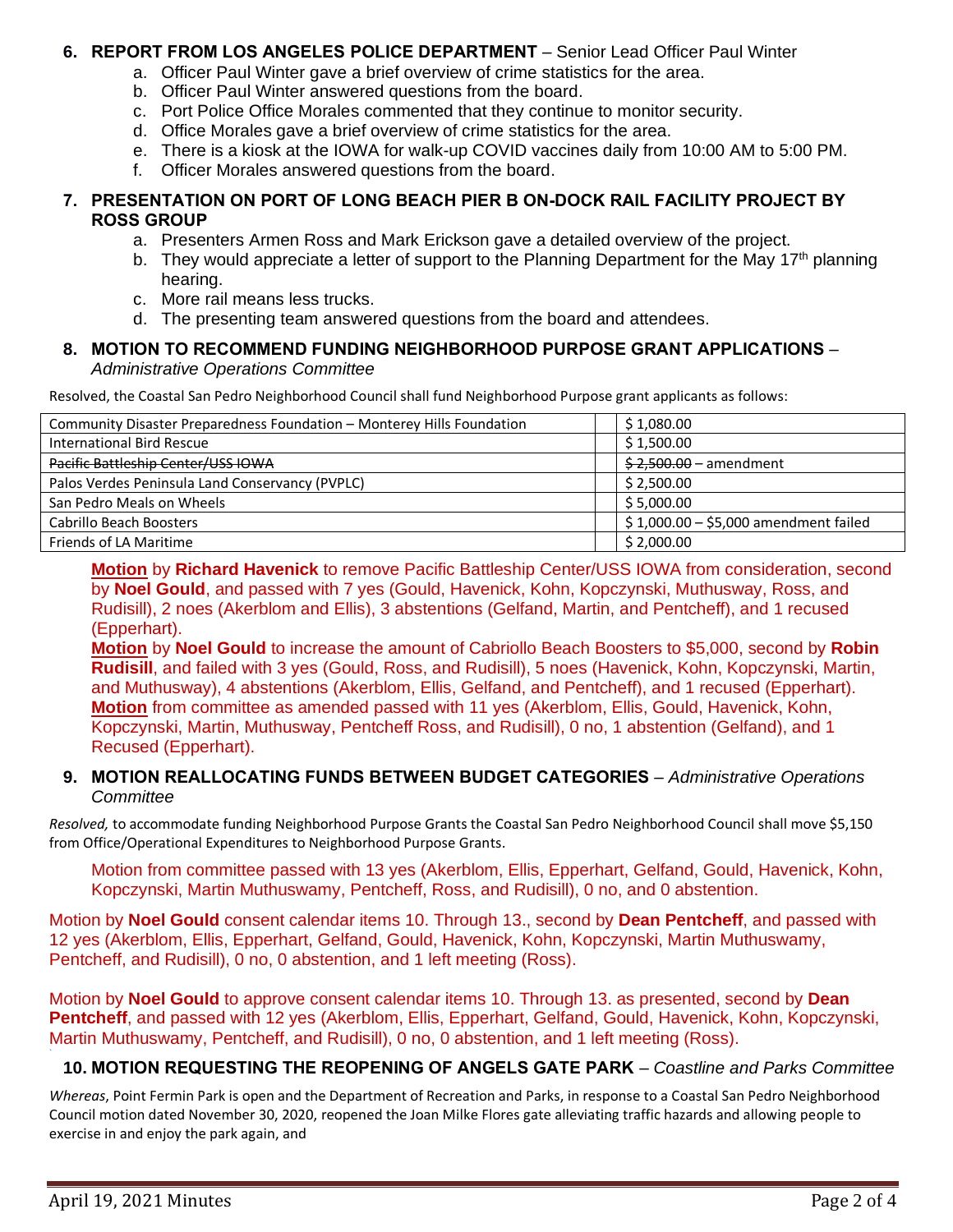*Whereas*, people continue to access Angels Gate Park and the Korean Friendship Bell, a scenic view site as described in the San Pedro Specific Plan, in ways that are potentially hazardous and also discriminatory to people with disabilities, and *Whereas*, the Department of Recreation and Parks policy effective May 15, 2020 states in part that outdoor areas and parks will remain open during regular park hours for the purpose of walking, running, or jogging, and

*Whereas*, Section 30251 of the California Coastal Act under Scenic and Visual qualities states in part:

"The scenic and visual qualities of coastal areas shall be considered and protected as a resource of public importance." *Resolved*, the Coastal San Pedro Neighborhood Council urges the Department of Recreation and Parks to re-open the gate at Angel's Gate Park by April 30, 2021 allowing all people to exercise in the park to the best of their ability and to safely access the spectacular visitor serving ocean vistas.

# **11. RESOLUTION RECOMMENDING SUPPORT OF MOTION BY ENERGY, CLIMATE CHANGE, JUSTICE AND RIVER COMMITTEE RECOMMENDING DEPARTMENT OF WATER AND POWER PREPARE A LONG TERM STUDY TO ACHIEVE 100% RENEWABLE ENERGY BY 2035**

*Whereas,* the Los Angeles Department of Water and Power (LADWP), the largest municipal utility in the country, currently generates over half of electricity from renewable and zero-carbon resources.

*Whereas,* the LADWP partnered with the National Renewable Energy Laboratory on the Los Angeles 100% Renewable Energy Study (LA100) defining the plan wherein the DWP can achieve 100% renewable energy by 2035.

*Whereas,* President Joe Biden issued on January 27, 2021 the Executive Order on Tackling the Climate Crisis committing to decarbonize the nation's electric power sector by 2035.

*Whereas,* the City of Los Angeles Energy, Climate Change, Justice and River Committee on March 31, 2021 passed the Motion that would direct the Department of Water and Power to prepare a Long Term Strategic Plan to achieve 100% carbon free energy by 2035 in an equitable way that has minimal adverse impacts on rate payers and which must include a list of shovel-ready projects to seize on Federal and State funding opportunities.

*Be it resolved,* the Coastal San Pedro Neighborhood Council recommends the City Council immediately consider and adopt the Motion directing the Department of Water and Power to prepare a Long Term Strategic Plan to achieve 100% carbon free energy by 2035 in an equitable way that has minimal adverse impacts on rate payers and which must include a list of shovel-ready projects to seize on Federal and State funding opportunities.

*CSPNC shall file a Community Impact Statement on Council File 21-0352*

# **12. RESOLUTION RECOMMENDING SUPPORT OF CITY AND STATE ACTIONS APPLICABLE TO TOXIC WASTE DUMPED IN CATALINA CHANNEL**

*Whereas* the California Assembly Joint Resolution AJR-2, introduced by Assembly Member O'Donnell on December 7, 2020 requesting the US Congress and Environmental Protection Agency take all measures to prevent further damage to California's residents, wildlife, and natural resources by the dichloro-diphenyl-trichloroethene (DDT) waste dumped in the waters near Catalina Island, was referred to the California Environmental Safety and Toxic Materials Committee on March 18, 2021; and,

*Whereas* the City of Los Angeles City Council actions regarding the respective toxic dump were filed under the Council File 92-0341, Montrose Chemical, on September 3, 1996 in Closed Session for a report and update regarding the US District Court Case US v. Montrose Chemical, (No CV90-3122-AAH) involving natural resources damages and cleanup.

*Be it resolved*, the Coastal San Pedro Neighborhood Council supports the California Assembly Joint Resolution AJR-2 and requests the Los Angeles City Council support the AJR-2 and initiate further action resulting from the Council File 92-0341 to require the remediation and cleanup of the respective toxic waste in the Santa Catalina Channel.

*CSPNC shall file a Community Impact Statement on Council File 92-0341*

# **13. CITY MELLO ACT ORDINANCE MUST NOT ALLOW DEMOLITIONS/CONVERSION OF 100% RESIDENTIAL STRUCTURES FOR PURPOSES OF MIXED-USE PROJECTS** – *Planning, Land Use, and Transportation Committee*

#### *[See attachments below]*

*Whereas,* the Mello Act law was enacted by the State Legislature in 1982 in order to set forth requirements concerning the demolition, conversion and construction of housing within California's Coastal Zone.

*Whereas,* the Mello Act requires each Coastal Zone area to enforce three basic rules, including that existing residential structures shall be maintained as residential uses unless the local jurisdiction finds that residential uses are no longer feasible; the Act specifically states: "The conversion or demolition of any residential structure for purposes of a nonresidential use which is not 'coastal dependent…' shall not be authorized…"

*Whereas,* a mixed-use building is a non-residential use and that is clear throughout the Los Angeles Municipal Code (LAMC) and all coastal regulations.

*Whereas,* the City intends to exceed it jurisdiction by changing both the letter and the intent of the Mello Act law in order to allow conversion or demolition of 100% residential structures for the purpose of commercial mixed uses if the same number of units are maintained.